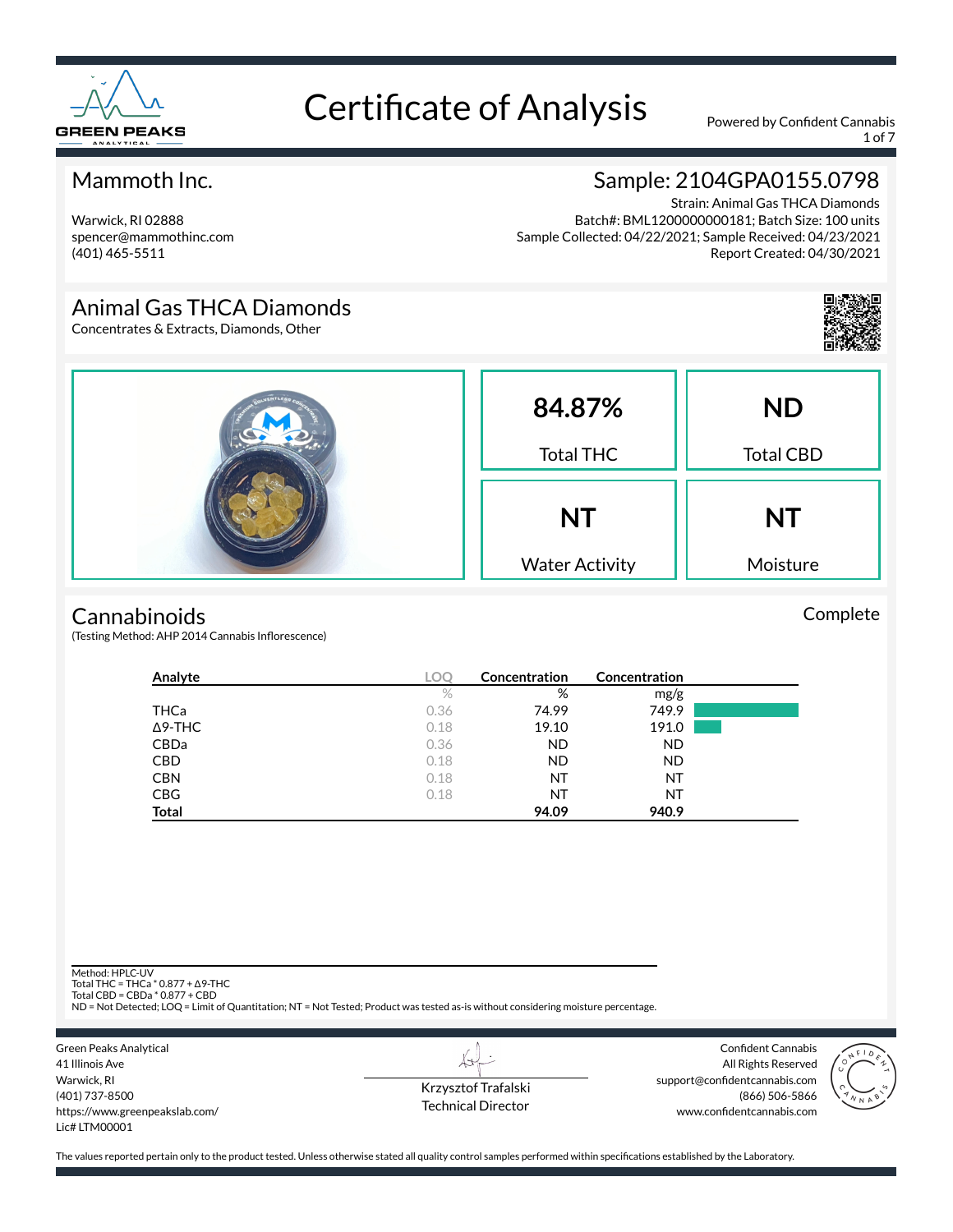

2 of 7

### Mammoth Inc.

Warwick, RI 02888 spencer@mammothinc.com (401) 465-5511

## Sample: 2104GPA0155.0798

Strain: Animal Gas THCA Diamonds Batch#: BML1200000000181; Batch Size: 100 units Sample Collected: 04/22/2021; Sample Received: 04/23/2021 Report Created: 04/30/2021

### Animal Gas THCA Diamonds

Concentrates & Extracts, Diamonds, Other



#### Sample Narrative

All samples were collected and analyzed within the established guidelines of 216-RICR-60-05-6 with all requirements met, unless otherwise noted in this Case Narrative. Samples were collected and maintained at ambient temperature prior to testing; results pertain only to the product(s) tested.

Green Peaks Analytical 41 Illinois Ave Warwick, RI (401) 737-8500 https://www.greenpeakslab.com/ Lic# LTM00001

Confident Cannabis All Rights Reserved support@confidentcannabis.com (866) 506-5866 www.confidentcannabis.com

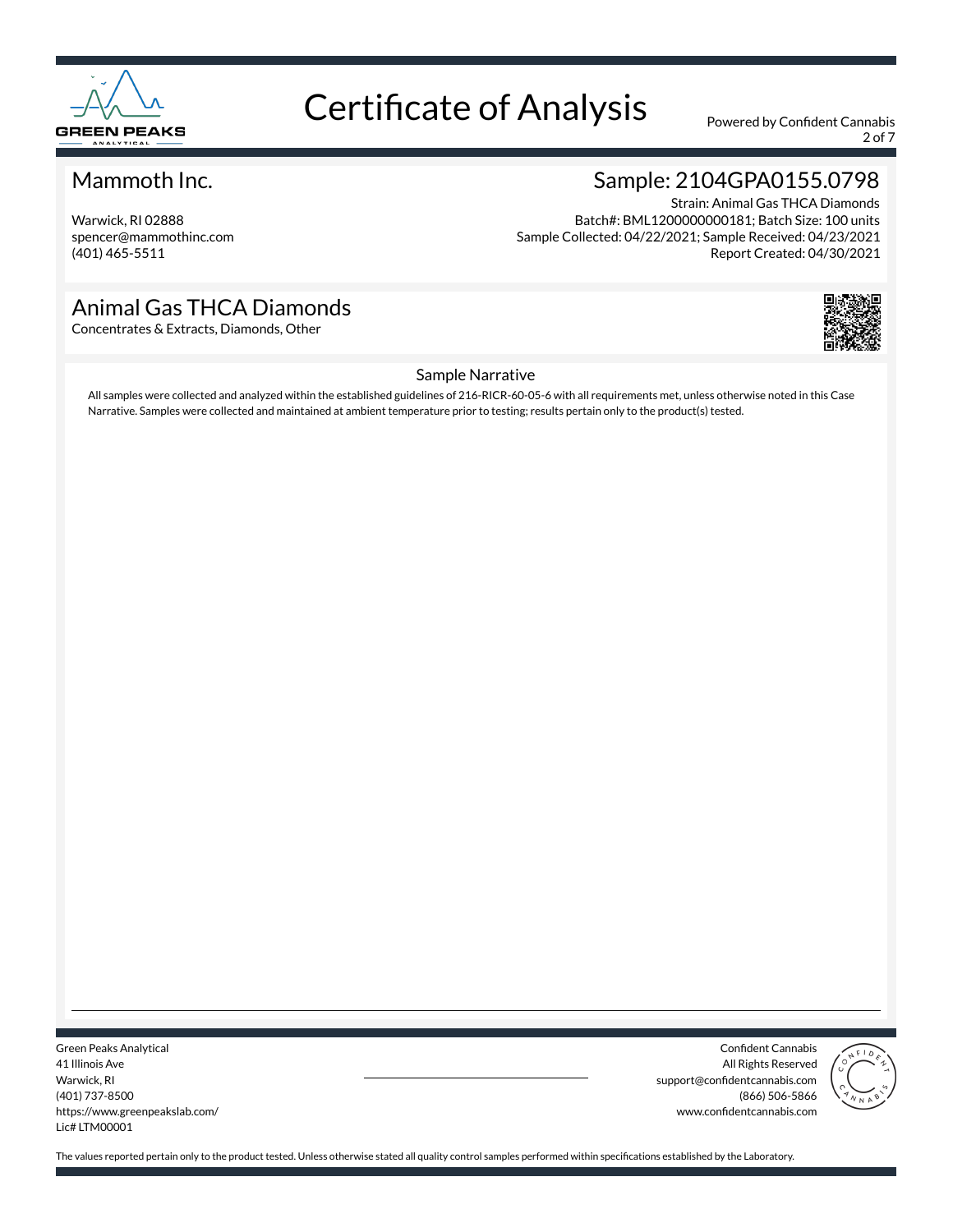

3 of 7

### Mammoth Inc.

Warwick, RI 02888 spencer@mammothinc.com (401) 465-5511

Animal Gas THCA Diamonds

### Sample: 2104GPA0155.0798

Strain: Animal Gas THCA Diamonds Batch#: BML1200000000181; Batch Size: 100 units Sample Collected: 04/22/2021; Sample Received: 04/23/2021 Report Created: 04/30/2021

#### Concentrates & Extracts, Diamonds, Other 4/23/2021 Print I Confident Orders Chain of Custody Order #2104GPA0155 **GREEN PEAKS** Manifest # Lab Employee<br>Name: <u>VICAN ROSCOO</u> MMM: <u>LIMOOOOI~05</u><br>Phone #: 727-8501 Client Laboratory Green Peaks Analy<br>License: LTM00001 Mammoth Inc.<br>License: CV 0017 Phone #: 737-8500 DL#: 7006429 41 Illinois Ave<br>Warwick, RI 02888<br>L: +1 401-737-8500 187 Chestnut Street Warwick, RI 02888 Client Employee **VMMM: CV 0017** Phone #:  $461 - 6444275$ Odometer Start: \32462 Order Date  $AD2121$ Client Signature: Time Collected: \O`-43-\O`-58  $Time 11304$ Date of Pickup: 4/23/2) Lab Signature: With RODOO Start Time of Pickup:  $10:15$ Time Returned to Lab: | 127 Vehicle ID: FOSD TOWSS+ Odometer End: 182464 Time:  $11:20$  $ST197$ 4/23/2 Villac rosodo Weight at Pickup:  $M_3$ External Batch # (\$lze):<br>BML120000000180A (4540g) Sample ID: 2104GPA0155.0793 Sample Name: Pre-Nup Flower Weight at Lab: $\mathcal{W}$ .  $\mathcal{S}$ External Lot # (Size): **Strain Name: Pre-Nup Flower** Min Sample (g): 10.0g Tests: Full Panel Microbial Plating<br>RIDOH Compliance Category: Plant RIDOH Compliance<br>Sampling<br>Cannabinoid Profile-RI DOH<br>Compliance Type: Flower - Cured **HERE IN THE REAL PROPERTY** Sample ID: 2104GPA0155.0794 Weight at Pickup:  $\leq 2$ External Batch # (S<mark>ize):</mark><br>BML120000000180B (1800g) Sample Name: Pre-Nup Flowe reight at Lab: うこ **External Lot # (Size):** External Lot # (Size):<br>Tests: Full Panel Microbial Plating-<br>RIDOH Compliance<br>Cannabinoid Profile-RI DOH Strain Name: Pre-Nup Flower Min Sample (g): 10.0g Y N oreign Category: Plant Type: Flower - Cured Sample ID: 2104GPA0155.0796 Weight at Pickup: | VAT rnal Batch # (Size): BML120000000178 (90 units) Sample Name: Wicked Chem THCA<br>Diamonds Weight at Lab: \ W\ST **External Lot # (Size):** Min Sample (g): 5.0g Strain Name: Wicked Chem THCA<br>Diamonds Tests: Cannabinoid Profile-RI DOH<br>Compliance Category: Concentrates & Extracts **Type: Diamonds THE REAL PROPERTY OF A**

Green Peaks Analytical 41 Illinois Ave Warwick, RI (401) 737-8500 https://www.greenpeakslab.com/ Lic# LTM00001

Confident Cannabis All Rights Reserved support@confidentcannabis.com (866) 506-5866 www.confidentcannabis.com

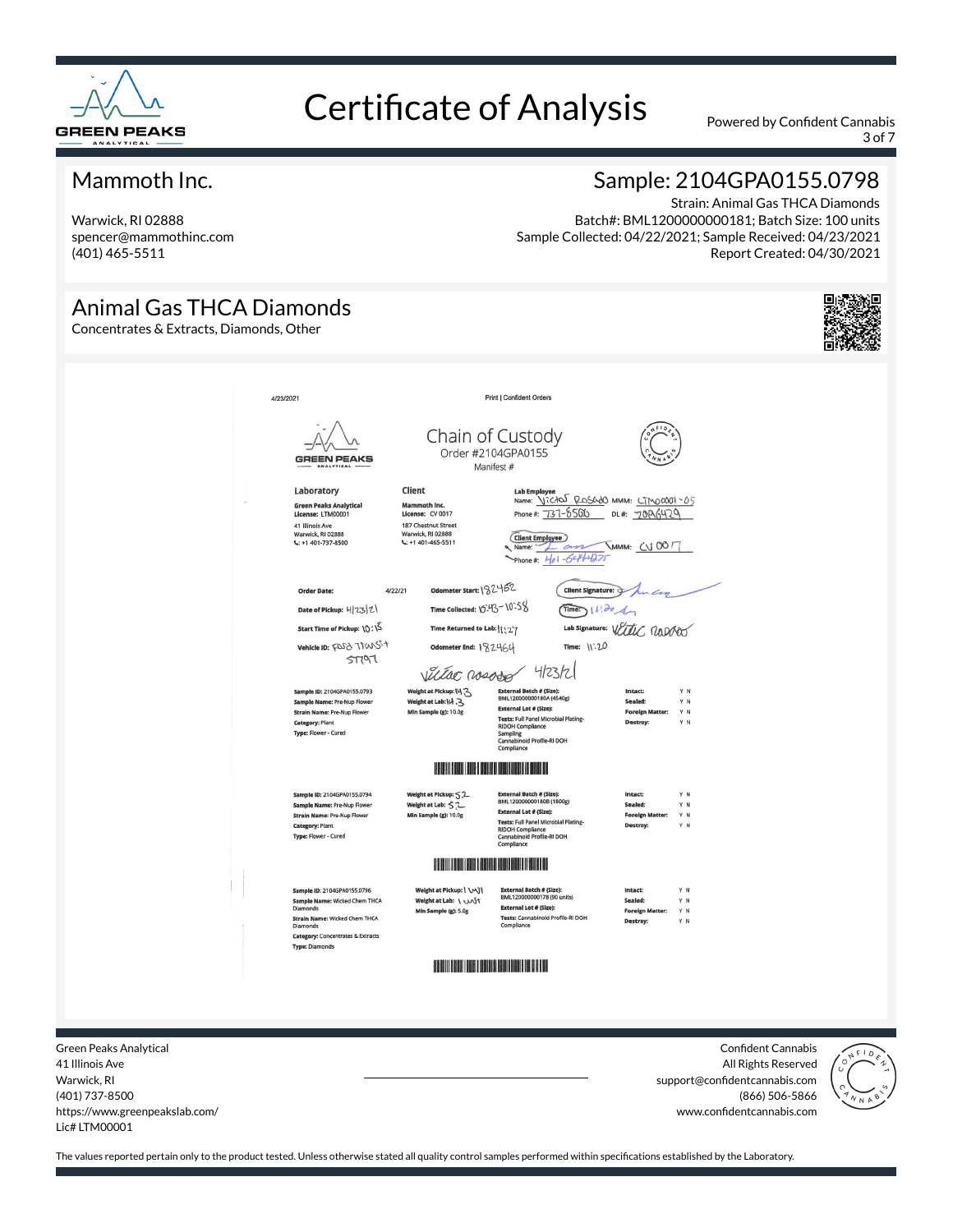

4 of 7

### Mammoth Inc.

Warwick, RI 02888 spencer@mammothinc.com (401) 465-5511

### Sample: 2104GPA0155.0798

Strain: Animal Gas THCA Diamonds Batch#: BML1200000000181; Batch Size: 100 units Sample Collected: 04/22/2021; Sample Received: 04/23/2021 Report Created: 04/30/2021

### Animal Gas THCA Diamonds

Concentrates & Extracts, Diamonds, Other



| Weight at Pickup: WVT<br>Weight at Lab: \ Wi+ |                                                                                                                               | <b>External Batch # (Size):</b>                              | Intact:                                                                                                                                                                                                                                                                                                           |                                                                                                                                                                            |
|-----------------------------------------------|-------------------------------------------------------------------------------------------------------------------------------|--------------------------------------------------------------|-------------------------------------------------------------------------------------------------------------------------------------------------------------------------------------------------------------------------------------------------------------------------------------------------------------------|----------------------------------------------------------------------------------------------------------------------------------------------------------------------------|
| Min Sample (g): 5.0g                          |                                                                                                                               | BML120000000179 (102 units)<br><b>External Lot # (Size):</b> | Sealed:<br><b>Foreign Matter:</b><br>Destroy:                                                                                                                                                                                                                                                                     | Y N<br>Y N<br>Y N<br>Y N                                                                                                                                                   |
|                                               |                                                                                                                               |                                                              |                                                                                                                                                                                                                                                                                                                   |                                                                                                                                                                            |
|                                               |                                                                                                                               |                                                              | Intact:<br>Sealed:<br><b>Foreign Matter:</b><br>Destroy:                                                                                                                                                                                                                                                          | Y N<br>YN<br>YN<br>Y N                                                                                                                                                     |
|                                               |                                                                                                                               |                                                              |                                                                                                                                                                                                                                                                                                                   |                                                                                                                                                                            |
|                                               |                                                                                                                               | <b>Unit Price</b>                                            |                                                                                                                                                                                                                                                                                                                   |                                                                                                                                                                            |
|                                               | 5                                                                                                                             | \$75.00                                                      |                                                                                                                                                                                                                                                                                                                   |                                                                                                                                                                            |
|                                               | $\mathbf{1}$                                                                                                                  | \$175.00                                                     |                                                                                                                                                                                                                                                                                                                   |                                                                                                                                                                            |
|                                               | $\overline{2}$                                                                                                                | \$225.00                                                     |                                                                                                                                                                                                                                                                                                                   |                                                                                                                                                                            |
|                                               | 1                                                                                                                             | [Refer to Lab Quote]                                         |                                                                                                                                                                                                                                                                                                                   |                                                                                                                                                                            |
|                                               |                                                                                                                               |                                                              |                                                                                                                                                                                                                                                                                                                   |                                                                                                                                                                            |
|                                               |                                                                                                                               |                                                              |                                                                                                                                                                                                                                                                                                                   |                                                                                                                                                                            |
|                                               |                                                                                                                               |                                                              |                                                                                                                                                                                                                                                                                                                   |                                                                                                                                                                            |
|                                               | Weight at Pickup: UN-<br>Weight at Lab: \ WJT<br>Min Sample (g): 5.0g<br><b>Full Panel Microbial Plating-RIDOH Compliance</b> | Quantity                                                     | Tests: Cannabinoid Profile-RI DOH<br>Compliance<br><b>IF AND IN THE REAL PROPERTY OF A PROPERTY</b><br><b>External Batch # (Size):</b><br>BML1200000000181 (100 units)<br><b>External Lot # (Size):</b><br>Tests: Cannabinoid Profile-RI DOH<br>Compliance<br><b>DE EN LIGNAL EN SIGNE DE LA SEGUEIX DE LA SU</b> | <b>Total Price</b><br>\$375.00<br>\$175.00<br>\$450.00<br>[Refer to Lab Quote]<br><b>SUBTOTAL:</b><br>\$1,000.00<br>TAX (0.000%):<br>\$0.00<br><b>TOTAL:</b><br>\$1,000.00 |

**Additional Notes:** 

tional Notes:<br>If A11 samples collected and stored<br>at ambient flimperature.

Green Peaks Analytical 41 Illinois Ave Warwick, RI (401) 737-8500 https://www.greenpeakslab.com/ Lic# LTM00001

Confident Cannabis All Rights Reserved support@confidentcannabis.com (866) 506-5866 www.confidentcannabis.com

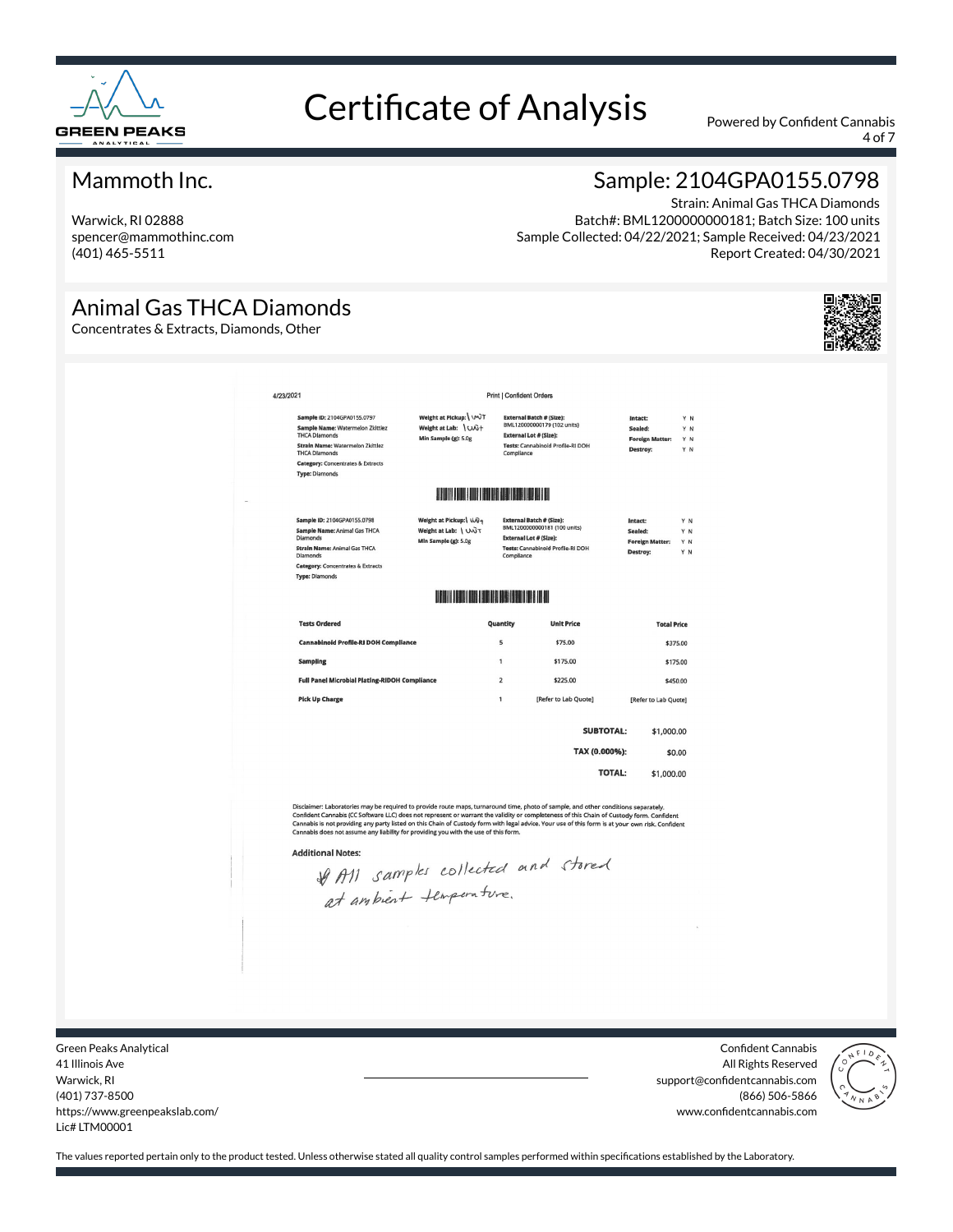

5 of 7

### Mammoth Inc.

Warwick, RI 02888 spencer@mammothinc.com (401) 465-5511

### Sample: 2104GPA0155.0798

Strain: Animal Gas THCA Diamonds Batch#: BML1200000000181; Batch Size: 100 units Sample Collected: 04/22/2021; Sample Received: 04/23/2021 Report Created: 04/30/2021

#### Animal Gas THCA Diamonds

Concentrates & Extracts, Diamonds, Other

# Quality Control Data

| <b>Analytical Batch ID</b> | QC Sample ID   | <b>Assay Name</b> | <b>QC Category Name</b> |
|----------------------------|----------------|-------------------|-------------------------|
| 04292021-1                 | 04292021-1-B-1 | Cannabinoids      | Blank                   |
| <b>QC Notes</b>            |                |                   |                         |
| None                       |                |                   |                         |
| <b>BLANKS</b>              |                |                   |                         |
|                            |                |                   | Pass/Fail               |
| <b>REAGENT BLANK</b>       |                |                   | PASS                    |
| <b>CCAL BLANK 1</b>        |                |                   | PASS                    |
| <b>CCAL BLANK 2</b>        |                |                   | PASS                    |
| <b>CCAL BLANK3</b>         |                |                   | N/A                     |

Green Peaks Analytical 41 Illinois Ave Warwick, RI (401) 737-8500 https://www.greenpeakslab.com/ Lic# LTM00001

Confident Cannabis All Rights Reserved support@confidentcannabis.com (866) 506-5866 www.confidentcannabis.com

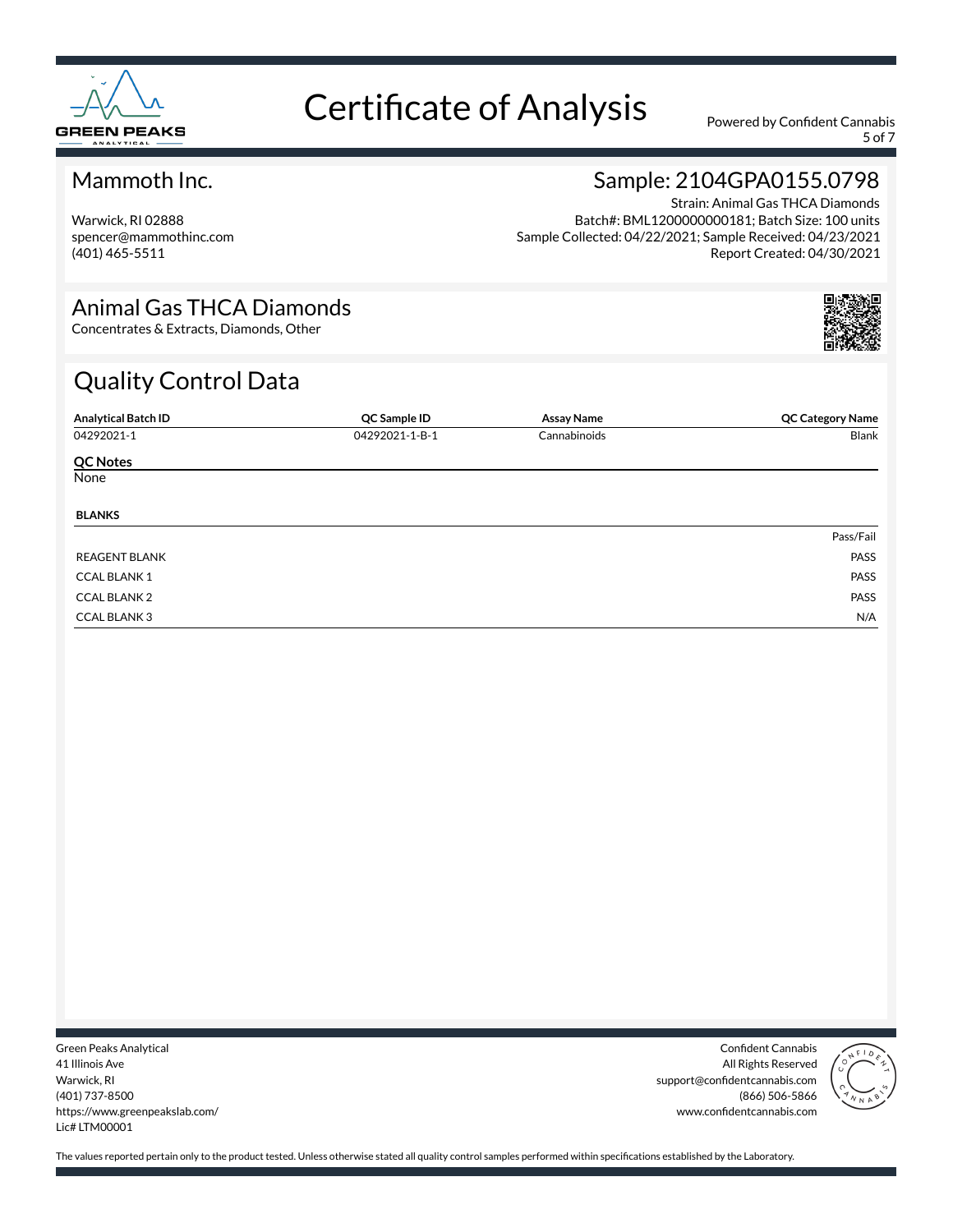

6 of 7

### Mammoth Inc.

Warwick, RI 02888 spencer@mammothinc.com (401) 465-5511

### Sample: 2104GPA0155.0798

Strain: Animal Gas THCA Diamonds Batch#: BML1200000000181; Batch Size: 100 units Sample Collected: 04/22/2021; Sample Received: 04/23/2021 Report Created: 04/30/2021

#### Animal Gas THCA Diamonds

Concentrates & Extracts, Diamonds, Other

# Quality Control Data

| <b>Analytical Batch ID</b> | QC Sample ID   | <b>Assay Name</b> | <b>QC Category Name</b> |
|----------------------------|----------------|-------------------|-------------------------|
| 04292021-1                 | 04292021-1-D-1 | Cannabinoids      | Sample Duplicate        |
| <b>QC Notes</b>            |                |                   |                         |
| None                       |                |                   |                         |
| <b>DUPLICATES</b>          |                |                   |                         |
|                            |                |                   | PASS/FAIL               |
| <b>Field Duplicate</b>     |                |                   | N/A                     |
| Sample Duplicate           |                |                   | PASS                    |

Green Peaks Analytical 41 Illinois Ave Warwick, RI (401) 737-8500 https://www.greenpeakslab.com/ Lic# LTM00001

Confident Cannabis All Rights Reserved support@confidentcannabis.com (866) 506-5866 www.confidentcannabis.com